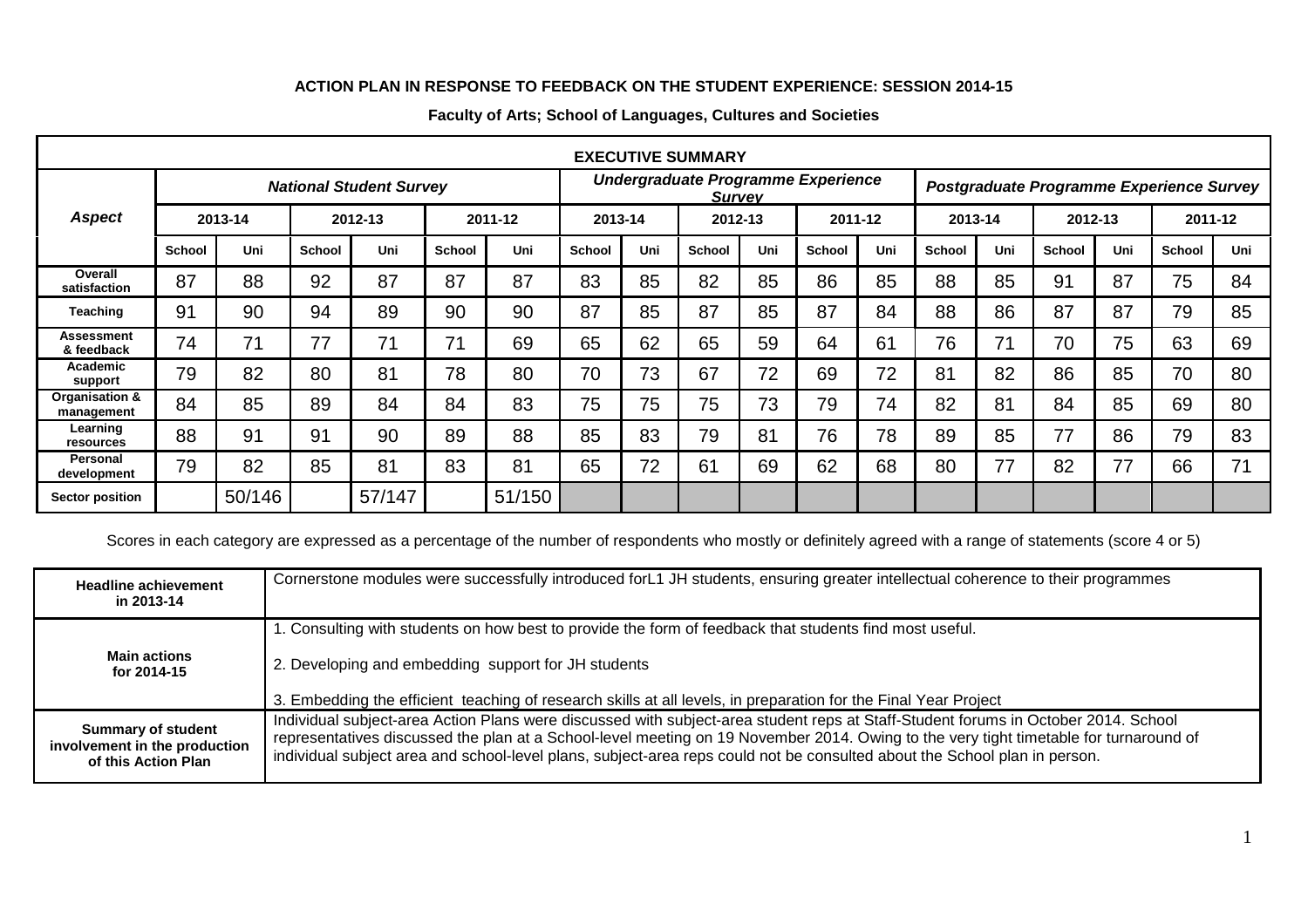## **AGREED ACTION PLAN IN RESPONSE TO FEEDBACK ON THE STUDENT EXPERIENCE: SESSION 2014-15**

## **Faculty of Arts; School of Languages, Cultures and Societies**

| <b>Aspect</b>                     | Progress with 2013-2014 actions and<br>indication of impact                                                                                                                                                                                                                                                                                                                                                                                                      | Agreed Issues/Actions for 2014-2015                                                                                                                                                                                                                                                                                                                                                                                                                                                                                                                                                                                                                                                                                                                                     | <b>Responsibility/Expected completion date</b>                                                                                                                 |
|-----------------------------------|------------------------------------------------------------------------------------------------------------------------------------------------------------------------------------------------------------------------------------------------------------------------------------------------------------------------------------------------------------------------------------------------------------------------------------------------------------------|-------------------------------------------------------------------------------------------------------------------------------------------------------------------------------------------------------------------------------------------------------------------------------------------------------------------------------------------------------------------------------------------------------------------------------------------------------------------------------------------------------------------------------------------------------------------------------------------------------------------------------------------------------------------------------------------------------------------------------------------------------------------------|----------------------------------------------------------------------------------------------------------------------------------------------------------------|
| <b>Overall</b><br>satisfaction    | 'Deliver an excellent student education through<br>innovative, current and research-led curriculum<br>and extra-curricular activities.'<br>Progress has been good in this area.<br>- The excellence of the Partnership was<br>mentioned at the SAER. Curriculum reform took<br>place in many areas of the LCS<br>- Students continued to be engaged in innovative<br>ways through activities such as the UGRE, paid<br>internships and the Leeds Loves Languages | Communications with students to be improved.<br>Pilot schemes in various subject areas include<br>'town hall' meetings, social media interns, explicit<br>feedback office hours, 'open door' office hours.<br>Ongoing curriculum review in East Asian Studies,<br>Portuguese, German, Russian, Classics<br>Exploration of more creative ways of engaging<br>students in MEQs, including scanning paper<br>MEQs and in-class MEQ completion via mobile<br>devices.<br>Engagement with the new University Lecture                                                                                                                                                                                                                                                         | SLs/DSE/ June 2015<br>SLs/ January 2015<br>DSE/ FTSEC/ SLs/Cécile de Cat/ January 2015<br>AMOS/ June 2015                                                      |
| <b>Teaching</b>                   | project.<br>'Continue to pick up potential problems early via<br>mid-term mini survey in each module. Discussion<br>of Teaching in the Target Language at dedicated<br>SE Forum in March 2014. Communicate to<br>students that not all modules are available every<br>year.'<br>- Module enrolment was carefully managed, and<br>student satisfaction greatly improved as a result                                                                               | Capture project<br>- Further embed the Leeds Curriculum and<br>Research-Led Teaching in the LCS curriculum,<br>including the development of a robust project plan<br>for the Final Year Project.<br>- Develop attractive new JH programmes such as<br>Theatre and Modern Languages, and English and<br><b>Comparative Literatures</b><br>- Investigate mentoring system for Teaching<br>Fellows, ensuring their integration into School<br>procedures and support for their professional<br>development<br>- Develop Discovery Themes project to both open<br>up our modules to a wider audience and better<br>support students taking LCS Discovery Modules.<br>Communicate Discovery Themes to all students.<br>Embed the Teaching Enhancement Scheme in<br>all areas | SEG/FTSEC/DSE/Gregorio Alonso / January<br>2014<br>STSEC/SLs/ ongoing<br><b>SEG</b><br>Caroline Campbell/STSEC/ April 2014<br>Mustapha Lahlali/ September 2014 |
| <b>Assessment</b><br>and feedback | 'Increased number of hand-in dates will allow<br>students to manage their work and experience<br>shorter waiting times. Roll-out of more detailed<br>feedback forms. Run pilot project on online<br>submission only (with print on demand for                                                                                                                                                                                                                    | Continued concerns surrounding assessment and<br>feedback identified in the NSS.<br>A Student Education Forum will address<br>best practice in feedback, including<br>contributions from student                                                                                                                                                                                                                                                                                                                                                                                                                                                                                                                                                                        | Mustapha Lahlali/ December 2014                                                                                                                                |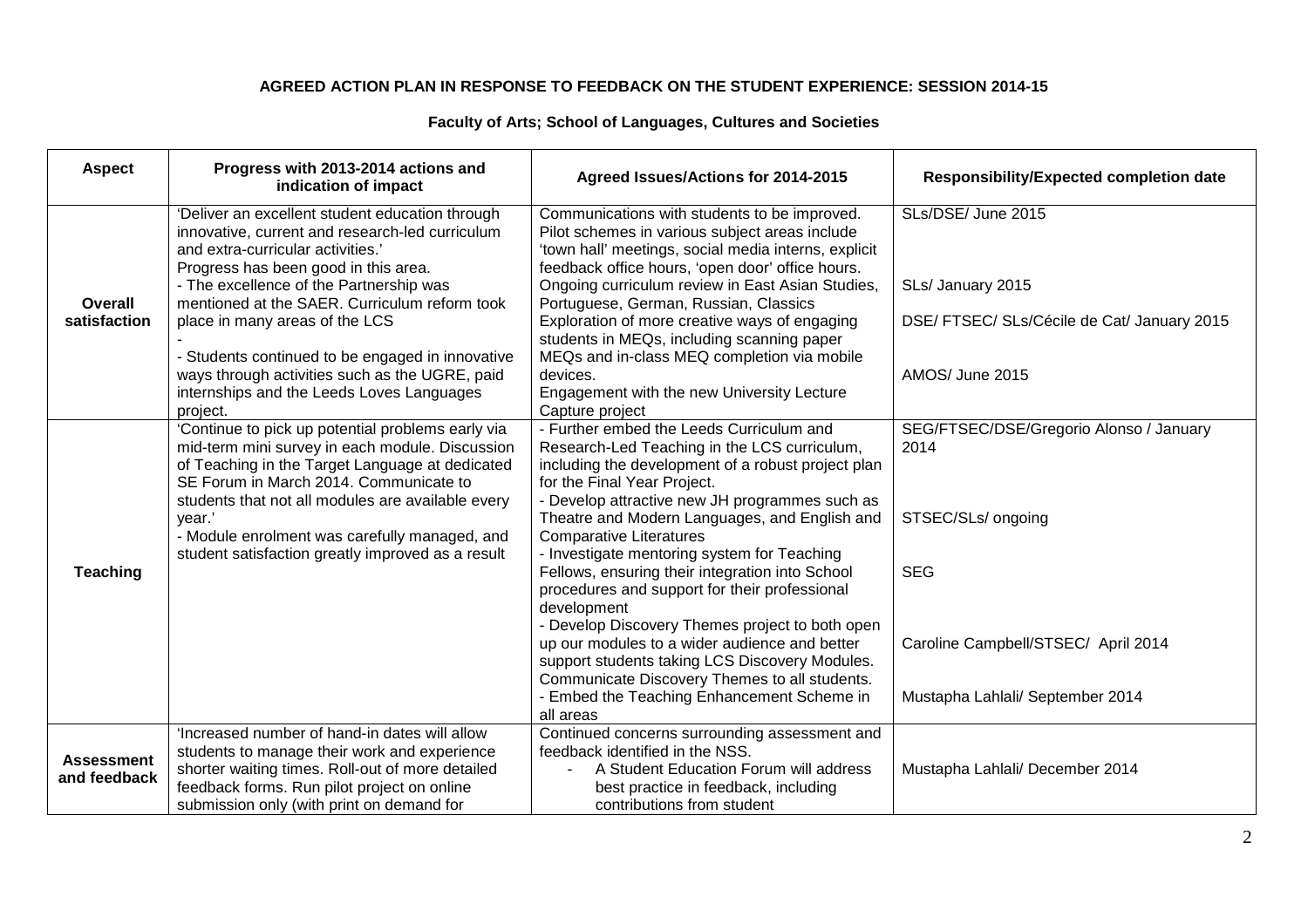|                            | marking) to gauge the viability of greater<br>flexibility.'<br>- Increased number of hand-in dates and trialling<br>of online submission only has been greatly<br>appreciated by students.                                                                                                                                                                                                                                                                                                            | representatives.<br>Better supporting JH students in<br>managing their deadlines via the PT<br>system, and moving to streamline<br>assessments.<br>Adoption of best practice such as 'feed<br>forward,' 1:1 oral feedback, and feedback<br>weeks across the School.<br>A further Student Education Forum will<br>address assessment of oral work.<br>Move towards standardising some<br>$\overline{\phantom{a}}$<br>aspects of feedback sheets across the                                                                                                                                                                                                                                                                                                                                       | Mustapha Lahlali/AMOS / ongoing<br>SLs / ongoing<br>ML/ December 2014<br>JW/STSEC / December 2014                           |
|----------------------------|-------------------------------------------------------------------------------------------------------------------------------------------------------------------------------------------------------------------------------------------------------------------------------------------------------------------------------------------------------------------------------------------------------------------------------------------------------------------------------------------------------|-------------------------------------------------------------------------------------------------------------------------------------------------------------------------------------------------------------------------------------------------------------------------------------------------------------------------------------------------------------------------------------------------------------------------------------------------------------------------------------------------------------------------------------------------------------------------------------------------------------------------------------------------------------------------------------------------------------------------------------------------------------------------------------------------|-----------------------------------------------------------------------------------------------------------------------------|
|                            |                                                                                                                                                                                                                                                                                                                                                                                                                                                                                                       | School.<br>The implementation of the new<br>University-mandated three-week<br>turnaround time for moderated marks,<br>excluding University open days, should<br>enhance student satisfaction.                                                                                                                                                                                                                                                                                                                                                                                                                                                                                                                                                                                                   | AMOS/September 2014                                                                                                         |
| <b>Academic</b><br>support | 'Review of Tutoring Policy and Practice. Return<br>tutees to their original personal tutor wherever<br>possible. Highlight to students the option to ask<br>for a change of personal tutor.'<br>Progress is ongoing. A successful<br>Student Education Forum was held on<br>Personal Tutoring, with guest speakers<br>from Leeds for Life and from SDDU.<br>A refreshed Code of Practice on Personal<br>Tutoring was put in place, with renewed<br>emphasis on equity and consistency of<br>practice. | Continue to improve Personal Tutoring via the<br>new Personal Tutoring policy, emphasising equity<br>and consistency of practice for all students.<br>Ensuring that personal tutoring focuses<br>on a student's overall academic progress,<br>including both halves of a JH degree,<br>rather than being a subject-specific<br>tutorial. Better communicate message<br>that students can request a change of<br>personal tutor.<br>Continued engagement with and<br>communication of Leeds for Life<br>Reassessment of the role that Personal<br>Tutoring will play in light of the<br>introduction of the Final Year Project<br>Sharing of best practice on ways of<br>offering module advice, especially during<br>Years Abroad (e.g. via podcasts, 'taster<br>weeks' or student ambassadors) | Mustapha Lahlali/AMOS / September 2014-<br>ongoing<br>AMOS/ongoing<br>DSE/STSEC/ February 2015<br>DSE/SLs/STSEC / June 2015 |
| Organisation               | 'Highlight essential information in the VLE School<br>and Subject areas. Better communication                                                                                                                                                                                                                                                                                                                                                                                                         | Faculty and School discussions on the JH<br>Programme Manager role will be concluded this                                                                                                                                                                                                                                                                                                                                                                                                                                                                                                                                                                                                                                                                                                       | SEG/February 2015                                                                                                           |
| and<br>management          | between co-teaching Schools. Contribute to<br>discussion at Faculty and University level on the                                                                                                                                                                                                                                                                                                                                                                                                       | year, with a formal application process to be held<br>for the new Programme Managers                                                                                                                                                                                                                                                                                                                                                                                                                                                                                                                                                                                                                                                                                                            |                                                                                                                             |